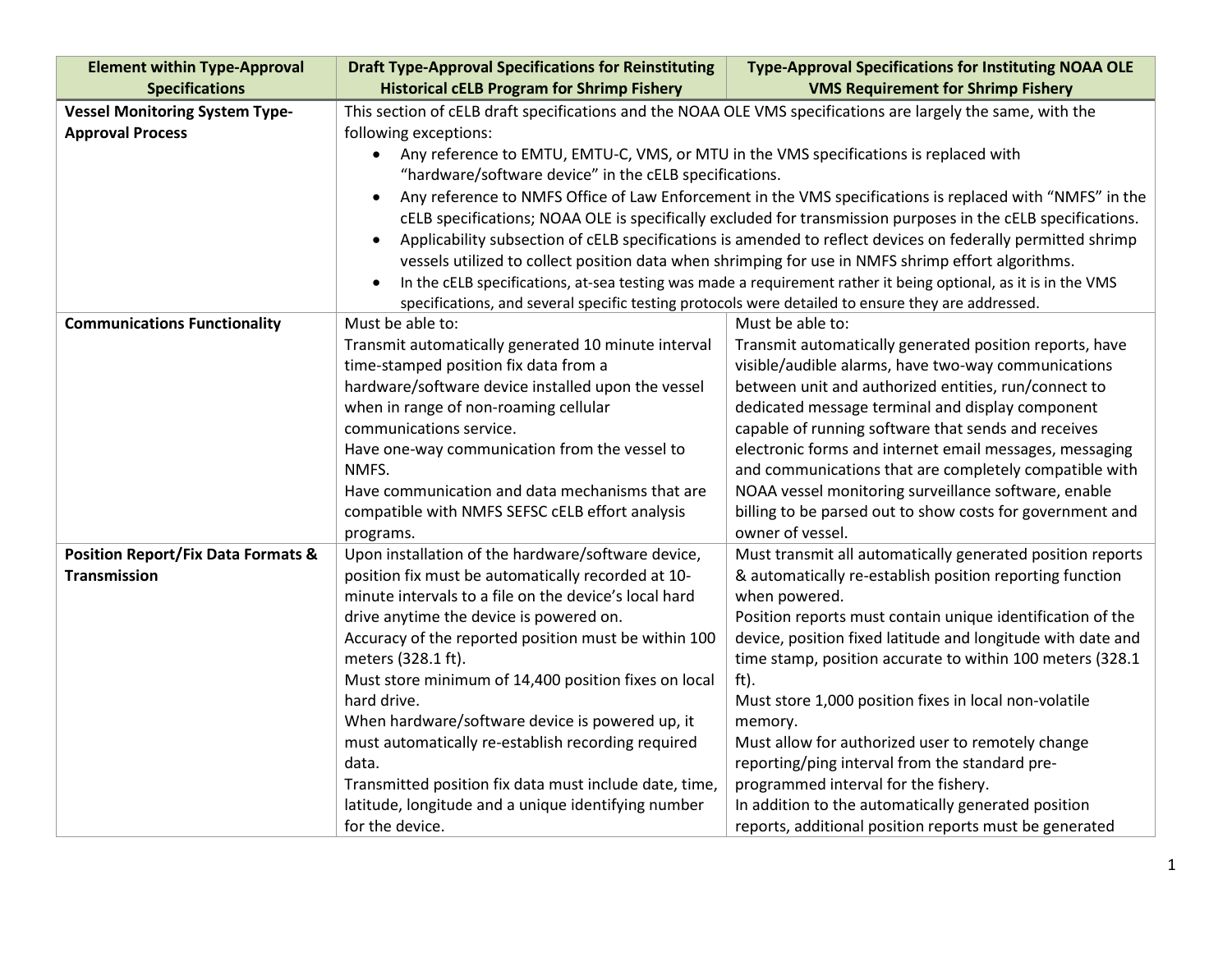| <b>Element within Type-Approval</b> | <b>Draft Type-Approval Specifications for Reinstituting</b>                                                 | <b>Type-Approval Specifications for Instituting NOAA OLE</b>                                                  |  |
|-------------------------------------|-------------------------------------------------------------------------------------------------------------|---------------------------------------------------------------------------------------------------------------|--|
| <b>Specifications</b>               | <b>Historical cELB Program for Shrimp Fishery</b>                                                           | <b>VMS Requirement for Shrimp Fishery</b>                                                                     |  |
|                                     | Data transmitted automatically to NMFS (excludes                                                            | when: antenna is disconnected, loss of position reference                                                     |  |
|                                     | NOAA OLE) when within range of a non-roaming                                                                | signal, power-up, power-down, loss of mobile                                                                  |  |
|                                     | cellular mobile communications network.                                                                     | communications signals, vessel crossing a pre-defined                                                         |  |
|                                     | If program fails to transmit data, an automatic retry                                                       | geographic boundary                                                                                           |  |
|                                     | feature is enabled.                                                                                         |                                                                                                               |  |
|                                     | Time-stamped position fix data must be in a format                                                          |                                                                                                               |  |
|                                     | compatible with NMFS cELB effort analysis programs.                                                         |                                                                                                               |  |
| <b>Latency Requirement</b>          | "Position reports" (in the VMS specifications) are referred to as "time stamped position fixes" in the cELB |                                                                                                               |  |
|                                     | specifications. Otherwise, these two sections are the same in both specifications.                          |                                                                                                               |  |
| <b>Messaging</b>                    | Not applicable.                                                                                             | Must be able to run or connect to software/applications                                                       |  |
|                                     |                                                                                                             | that can send email messages, must support message                                                            |  |
|                                     | Not required to reinstate the historical cELB program.                                                      | length of 1 KB, must have confirmation of delivery function                                                   |  |
|                                     |                                                                                                             | for email messages, must be failed delivery notification for                                                  |  |
|                                     |                                                                                                             | email messages, must support an "address book" and a                                                          |  |
|                                     |                                                                                                             | "reply" function, must be able to review messages                                                             |  |
|                                     |                                                                                                             | previously sent/received, must have minimum email                                                             |  |
|                                     |                                                                                                             | message history of at least 50 messages to an inbox                                                           |  |
| <b>Electronic Forms</b>             | Not applicable.                                                                                             | Must be able to run and transmit electronic forms, support                                                    |  |
|                                     |                                                                                                             | forms software that holds a minimum of 20 electronic                                                          |  |
|                                     | Not required to reinstate the historical cELB program.                                                      | forms, fields must be capable of being defined as                                                             |  |
|                                     |                                                                                                             | Optional/Mandatory/Logic Driven, be able to select forms                                                      |  |
|                                     |                                                                                                             | from menu, be able to populate forms based on prior                                                           |  |
|                                     |                                                                                                             | submission, be able to review minimum of 20 past form                                                         |  |
|                                     |                                                                                                             | submissions, reporting of forms transmission                                                                  |  |
|                                     |                                                                                                             | failure/success, forms data compatible with NFMS vessel                                                       |  |
|                                     |                                                                                                             | monitoring software, position reports unable to be                                                            |  |
|                                     |                                                                                                             | manually entered or altered, capable of providing updates                                                     |  |
|                                     |                                                                                                             | to forms or adding new forms                                                                                  |  |
| <b>Communications Security</b>      | Must have mechanisms to prevent to the extent                                                               | Must have mechanisms to prevent to extent possible:                                                           |  |
|                                     | possible: sniffing or interception during transmission,                                                     | sniffing or interception during transmission, spoofing, false                                                 |  |
|                                     | spoofing, false position reports, modification of                                                           | position reports, modification of identification,                                                             |  |
|                                     | hardware/software identification, or introduction of                                                        | interference with safety functions, introduction of                                                           |  |
|                                     |                                                                                                             |                                                                                                               |  |
|                                     | malware/spyware/etc., data shall be encrypted and<br>sent securely.                                         | malware/spyware/etc., terminal from interfering with GPS<br>antenna. Data must be encrypted and sent securely |  |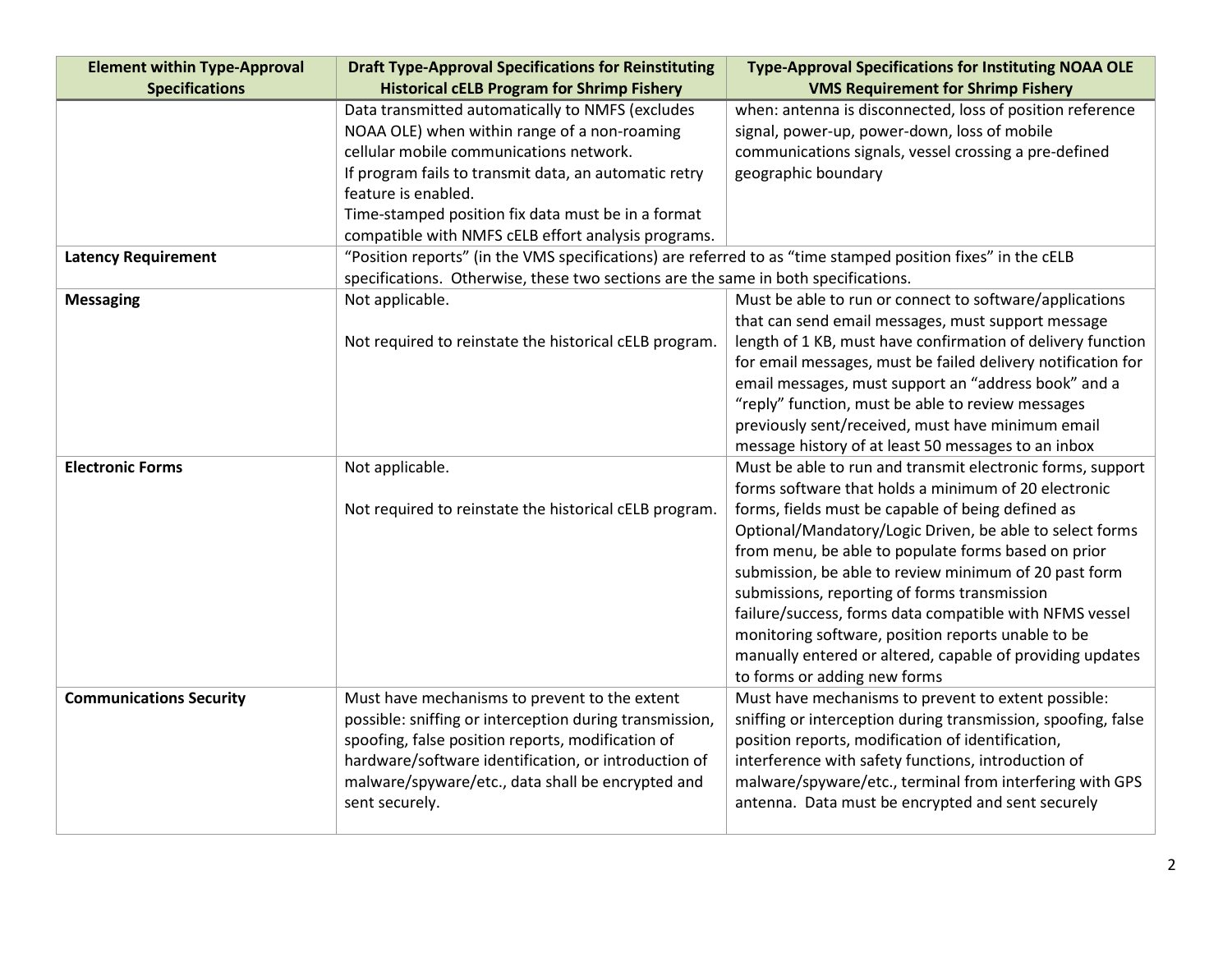| <b>Element within Type-Approval</b>   | <b>Draft Type-Approval Specifications for Reinstituting</b> | <b>Type-Approval Specifications for Instituting NOAA OLE</b> |
|---------------------------------------|-------------------------------------------------------------|--------------------------------------------------------------|
| <b>Specifications</b>                 | <b>Historical cELB Program for Shrimp Fishery</b>           | <b>VMS Requirement for Shrimp Fishery</b>                    |
|                                       | Acceptable for hardware/software device to                  | through all associated cellular, satellite and internet      |
|                                       | interface with GPS antenna.                                 | communication pathways and channels.                         |
| <b>Field &amp; Technical Services</b> | Hardware/software developers must have                      | Must ensure field and technical services include:            |
|                                       | established facilities and procedures to assist fishers     | diagnostic and troubleshooting support to NMFS and           |
|                                       | in maintaining and repairing the device/program,            | fishers 24/7 and 365 days a year, response time for          |
|                                       | provide assistance to fishers in the diagnosis of the       | customer service inquiry no more than 24 hours, warranty     |
|                                       | cause of communications anomalies, and provide              | and maintenance agreements, escalation procedures for        |
|                                       | assistance to NMFS to resolve technical issues with         | problem resolution, established facilities & procedures to   |
|                                       | the transmission or format of data, warranty and            | assist fishers in maintaining and repairing equipment,       |
|                                       | maintenance agreements.                                     | assistance for diagnosis/resolution of communications        |
|                                       |                                                             | anomalies, assistance to OLE                                 |
| General                               | Device must have the durability and reliability             | EMTU/EMTU-C must have the durability and reliability         |
|                                       | necessary to meet all requirements regardless of            | necessary to meet all requirements regardless of weather     |
|                                       | weather conditions. The cabling, antenna and any            | conditions, including in a marine environment where the      |
|                                       | portion of the device intended to be installed              | unit may be subject to saltwater (spray) in smaller vessels, |
|                                       | outdoors must be resistant to salt, moisture and            | and in larger vessels where the unit may be maintained in    |
|                                       | shock associated with sea-going vessels in the marine       | a wheelhouse. The unit, cabling and antenna must be          |
|                                       | environment and have functionality aboard vessels           | resistant to salt, moisture, and shock associated with sea-  |
|                                       | remaining offshore for up to 60 days and constructed        | going vessels in the marine environment.                     |
|                                       | of steel, wood, fiberglass, or other material.              |                                                              |
|                                       |                                                             | Remainder of this section of the NOAA OLE VMS                |
|                                       | Remainder of this section of cELB draft specifications      | specifications is largely the same as the cELB draft         |
|                                       | is largely the same as section 600.1509 of the NOAA         | specifications, with the following exceptions:               |
|                                       | OLE VMS specifications, with the following                  | any reference to EMTU, EMTU-C, VMS, or MTU in<br>$\bullet$   |
|                                       | exceptions:                                                 | the VMS specifications is replaced with                      |
|                                       | any reference to EMTU, EMTU-C, VMS, or                      | "hardware/software" in the cELB specifications               |
|                                       | MTU in the VMS specifications is replaced                   | any reference to NMFS Office of Law Enforcement              |
|                                       | with "hardware/software" in the cELB                        | in the VMS specifications is replaced with NMFS in           |
|                                       | specifications                                              | the cELB specifications                                      |
|                                       | any reference to NMFS Office of Law                         |                                                              |
|                                       | Enforcement in the VMS specifications is                    |                                                              |
|                                       | replaced with NMFS in the cELB                              |                                                              |
|                                       | specifications                                              |                                                              |